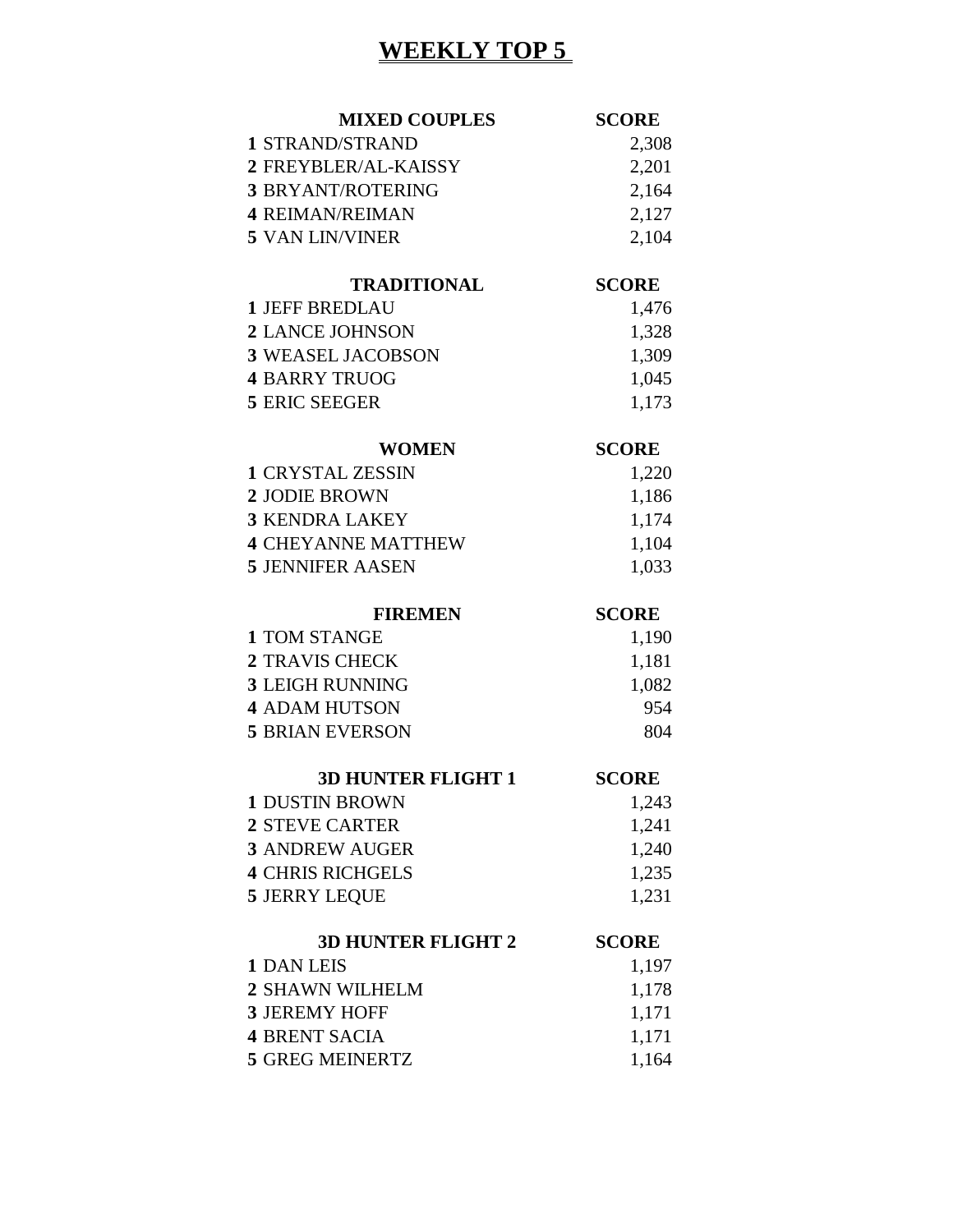## **WEEKLY TOP 5**

|              | <b>3D HUNTER FLIGHT 3</b>               | <b>SCORE</b> |     |
|--------------|-----------------------------------------|--------------|-----|
|              | <b>1 CHRIS COLBURN</b>                  | 1,149        |     |
|              | <b>2 JACOB SEELEY</b>                   | 1,144        |     |
|              | <b>3 KRAIG BERNER</b>                   | 1,141        |     |
|              | <b>4 CHRIS FISH</b>                     | 1,137        |     |
|              | <b>5 MATTHEW BESCH</b>                  | 1,123        |     |
|              | <b>3D HUNTER FLIGHT 4</b>               | <b>SCORE</b> |     |
|              | <b>1 DAVE WINIECKI</b>                  | 1,134        |     |
|              | <b>2 BRUCE RADDE</b>                    | 1,091        |     |
|              | <b>3 SHANE ANDRE</b>                    | 1,074        |     |
|              | <b>4 KEVIN HORSTMAN</b>                 | 1,069        |     |
|              | <b>5 KEN CHRISTENSON</b>                | 1,069        |     |
|              | <b>3D HUNTER FLIGHT 5</b>               | <b>SCORE</b> |     |
|              | <b>1 KEVIN ANDERSON</b>                 | 1,057        |     |
|              | <b>2 LARRY SCHRADER</b>                 | 1,037        |     |
|              | <b>3 JAKE SIEGERT</b>                   | 1,035        |     |
|              | <b>4 JAMIE COLLINS</b>                  | 1,028        |     |
|              | <b>5 JOE PIETREK</b>                    | 1,014        |     |
|              |                                         |              |     |
|              | <b>3D HUNTER FLIGHT 6</b>               | <b>SCORE</b> |     |
|              | <b>1 JORDAN KEMPPAINEN</b>              | 939          |     |
|              | 2 THERIN SMITH                          | 908          |     |
|              | <b>3 TOM FILLA</b>                      | 889          |     |
|              | <b>4 CARL HALVERSON</b>                 | 887          |     |
|              | <b>5 DAN ABTS</b>                       | 882          |     |
|              | <b>3D OPEN</b>                          | <b>SCORE</b> |     |
| $\mathbf{1}$ | <b>KYLE LAKEY</b>                       | 1,272        |     |
|              | 2 TODD DELANEY                          | 1,163        |     |
|              | 3 JEREMY JUEN                           | 1,104        |     |
|              | <b>YOUNG ADULT 3D</b>                   | <b>SCORE</b> |     |
|              | <b>1 AUSTIN GRANUM</b>                  | 1,118        |     |
|              | <b>2 EPHREM JERUE</b>                   | 1,086        |     |
|              | <b>3 DYLAN LEHMANN</b>                  | 1,063        |     |
|              | <b>4 SEVERIN TUBBIN</b>                 | 960          |     |
|              | <b>5 PRESTON KROMKE</b>                 | 940          |     |
|              | <b>TARGET</b>                           | <b>SCORE</b> | X's |
|              | <b>CUMULATIVE SCORES - NONE DROPPED</b> |              |     |
|              | <b>1 KEITH ROSENTHAL</b>                | 1,793        | 243 |
|              | <b>2 COREY ANNEKE</b>                   | 1,775        | 166 |
|              | <b>3 JEFF BREDLAU</b>                   | 1,728 173    |     |
|              | <b>4 DON FERGUSON</b>                   | 1,492        | 213 |
|              | <b>5 JEFF HERLITZKE</b>                 | 1,469        | 158 |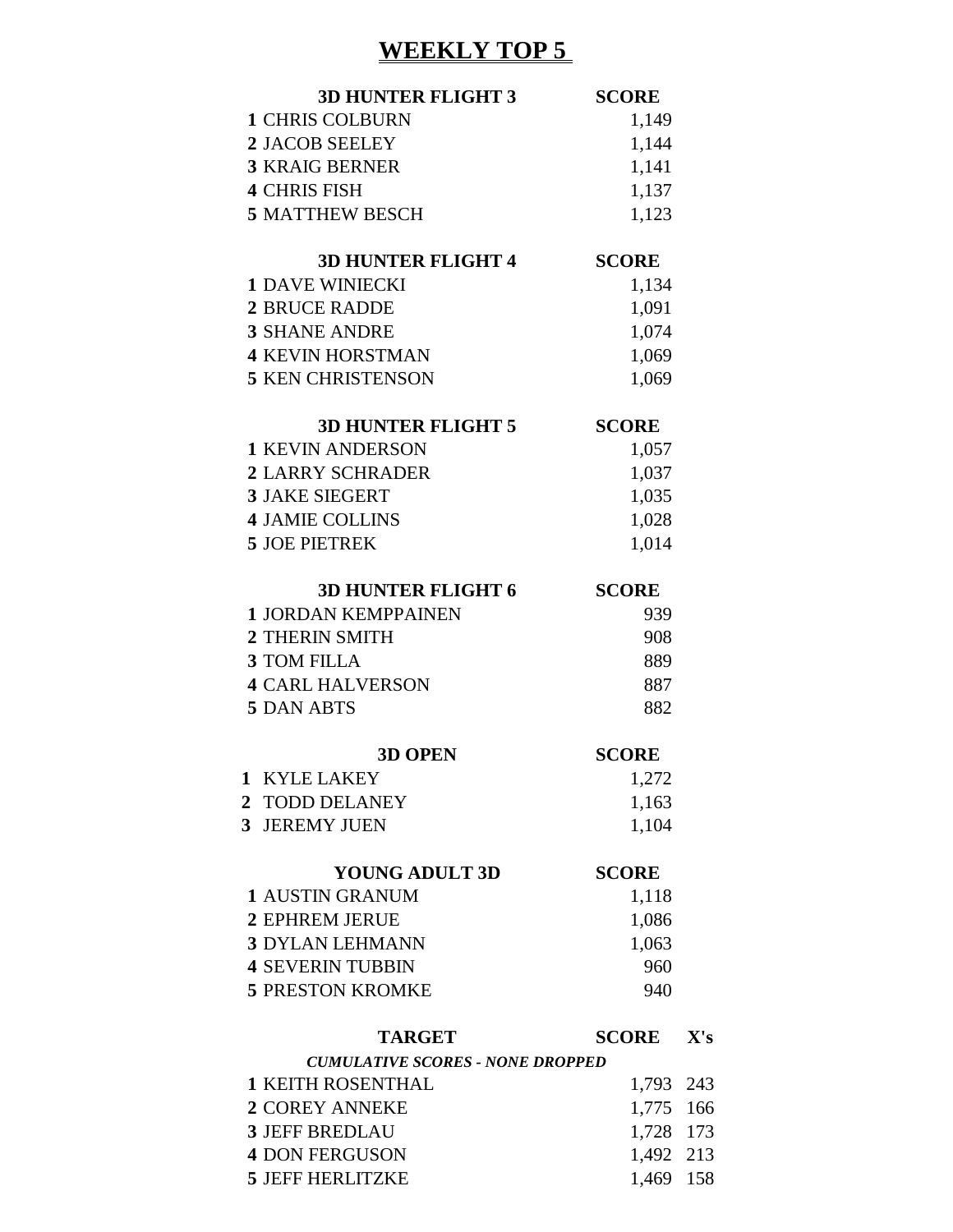# **WEEKLY TOP 5**

| <b>STAFF SHOOTERS</b>    | <b>SCORE</b> |
|--------------------------|--------------|
| <b>1 JUSTIN JENSEN</b>   | 1,286        |
| 2 JON POWELL             | 1,258        |
| <b>3 DAN STRASSER</b>    | 1,239        |
| <b>4 BRIAN JERUE</b>     | 1,237        |
| <b>5 WILL BAKKESTUEN</b> | 1,234        |
| <b>6 BECKY MATTHEW</b>   | 1,230        |
| 7 DON FERGUSON           | 1,227        |
| <b>8 CURT MATTHEW</b>    | 1,221        |
| <b>9 JUSTIN MARONEY</b>  | 1,219        |
| <b>10 SETH AASEN</b>     | 1,206        |
| <b>TREVOR OLSON</b>      | 1,193        |
| <b>ERICH MUELLER</b>     | 1,193        |
| <b>HERB BECKER</b>       | 1,187        |
| <b>BRENT JOHNSON</b>     | 1,160        |
| <b>KNUTE AASEN</b>       | 1,131        |
| <b>CHAD POWELL</b>       | 1,083        |
| <b>MASON KOLAR</b>       | 1,038        |
| <b>JAY HOLLNAGEL</b>     | 1,000        |
| <b>LUCAS HERRO</b>       | 904          |
| <b>ANTHONY SCHMIDT</b>   | 593          |
| <b>REED KNEPPER</b>      | 583          |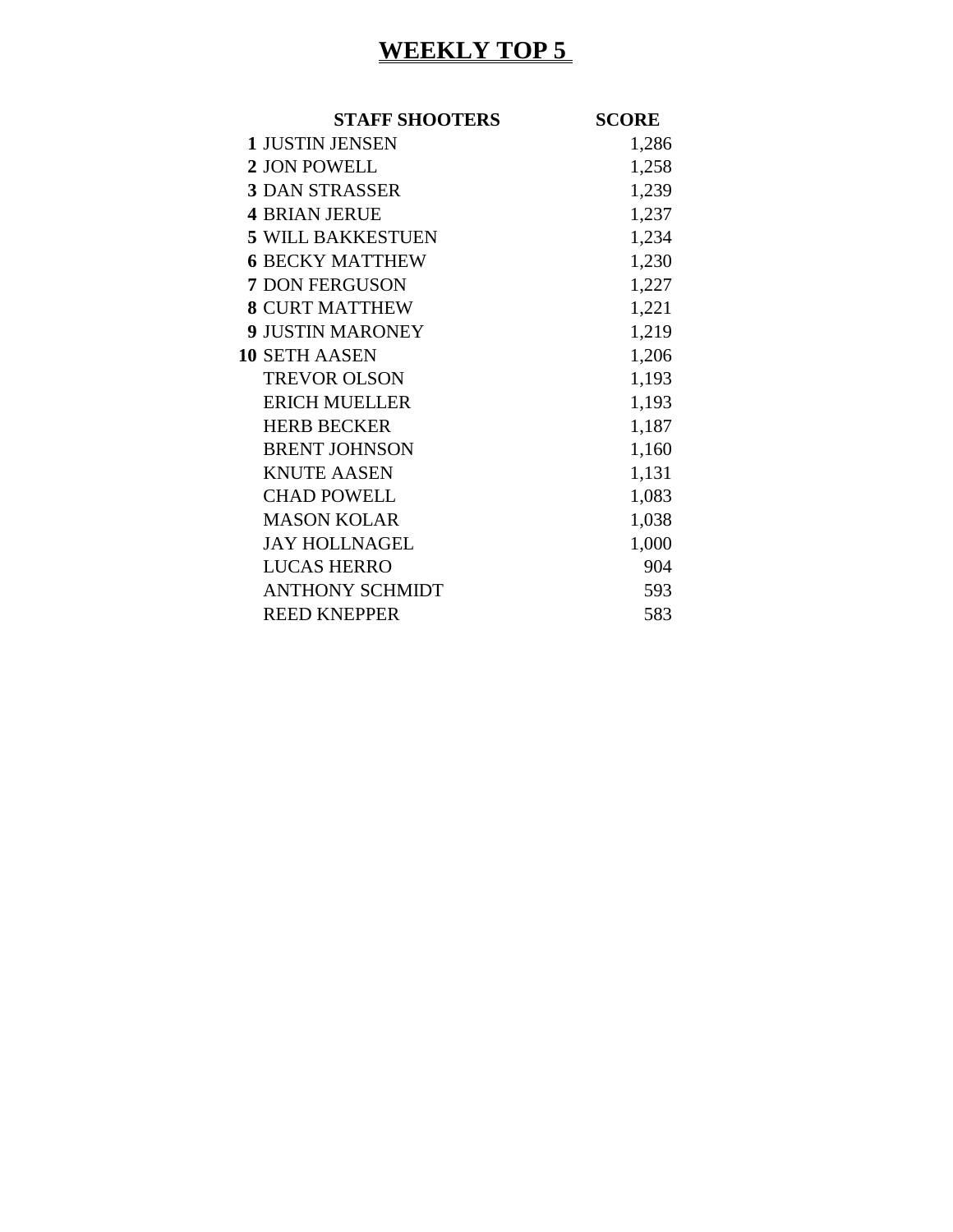#### **MIXED COUPLES**

| WK <sub>1</sub>         |                  |                                  |                             | $\overline{\text{WK}}$ 2         |                  | WK3                              |                  | <b>WK4</b>                       | $\overline{\text{WK }5}$ |                                  |                  | WK 6                             |
|-------------------------|------------------|----------------------------------|-----------------------------|----------------------------------|------------------|----------------------------------|------------------|----------------------------------|--------------------------|----------------------------------|------------------|----------------------------------|
| <b>NAME</b>             | <b>WEEK</b>      | <b>COUPLE</b><br><b>COMBINED</b> | <b>WEEK</b><br>$\mathbf{2}$ | <b>COUPLE</b><br><b>COMBINED</b> | <b>WEEK</b><br>3 | <b>COUPLE</b><br><b>COMBINED</b> | <b>WEEK</b><br>4 | <b>COUPLE</b><br><b>COMBINED</b> | <b>WEEK</b><br>5         | <b>COUPLE</b><br><b>COMBINED</b> | <b>WEEK</b><br>6 | <b>COUPLE</b><br><b>COMBINED</b> |
| <b>KRISTY HOLINKA</b>   | 163              |                                  | 167                         |                                  | 154              |                                  |                  |                                  | 228                      |                                  |                  | 184                              |
| <b>TONY HOLINKA</b>     | 263              | 426                              | 290                         | 457                              | 256              | 410                              |                  |                                  | 296                      | 524                              | 264              | 264                              |
| <b>ANGIE BENFIELD</b>   | 53               |                                  | 111                         |                                  | 151              |                                  | 140              |                                  |                          |                                  | 180              |                                  |
| <b>MIKE BENFIELD</b>    | 167              | 220                              | 191                         | 302                              | 185              | 336                              | 189              | 329                              |                          | 0                                | 219              | 399                              |
| <b>KATIE SCHLEGEL</b>   | 237              |                                  | 206                         |                                  | 196              |                                  | 229              |                                  | 247                      |                                  | 193              |                                  |
| <b>TOSTIN DE YOE</b>    | 238              | 475                              | 241                         | 447                              | 249              | 445                              | 247              | 476                              | 245                      | 492                              | 232              | 425                              |
| <b>CAITLIN BARTH</b>    | 138              |                                  | 167                         |                                  | 176              |                                  |                  |                                  | 223                      |                                  | 173              |                                  |
| <b>JARED VARNER</b>     | 202              | 340                              | 154                         | 321                              | 208              | 384                              |                  |                                  | 222                      | 445                              | 202              | 375                              |
| <b>KENDRA NIEMI</b>     | 180              |                                  | 182                         |                                  | 237              |                                  | 198              |                                  | 206                      |                                  | 170              |                                  |
| <b>MIKE NIEMI</b>       | 261              | 441                              | 259                         | 441                              | 243              | 480                              | 270              | 468                              | 266                      | 472                              | 232              | 402                              |
| <b>MALLORY VAN LIN</b>  | 223              |                                  | 248                         |                                  | 241              |                                  | 269              |                                  | 262                      |                                  | 252              |                                  |
| <b>SHAWN VINER</b>      | 269              | 492                              | 256                         | 504                              | 284              | 525                              | 271              | 540                              | 273                      | 535                              | 255              | 507                              |
| <b>KASSANDRA BRYANT</b> | 258              |                                  | 267                         |                                  | 239              |                                  | 260              |                                  | 255                      |                                  | 248              |                                  |
| <b>JEFF ROTERING</b>    | $\overline{275}$ | 533                              | 257                         | 524                              | 277              | 516                              | 295              | 555                              | 297                      | 552                              | 282              | 530                              |
| <b>ALYSSA FREYBLER</b>  | 232              |                                  | 221                         |                                  | 254              |                                  | 249              |                                  | 258                      |                                  | 256              |                                  |
| <b>KAHTAN AL-KAISSY</b> | $\overline{293}$ | 525                              | 295                         | 516                              | 304              | 558                              | 305              | 554                              | 306                      | 564                              | 293              | 549                              |
| <b>SUE STRAND</b>       | 286              |                                  | 270                         |                                  | 261              |                                  | 290              |                                  | 292                      |                                  | 280              |                                  |
| <b>ART STRAND</b>       | 299              | 585                              | 276                         | 546                              | 302              | 563                              | 282              | 572                              | 296                      | 588                              | 287              | 567                              |
| <b>JENNY REIMAN</b>     | 226              |                                  | 249                         |                                  | 223              |                                  | 269              |                                  | 245                      |                                  | 222              |                                  |
| <b>NATE REIMAN</b>      | 277              | 503                              | 284                         | 533                              | 279              | 502                              | 288              | 557                              | 289                      | 534                              | 262              | 484                              |
| <b>KAYLA WOESTMAN</b>   | 200              |                                  | $\Omega$                    |                                  | 144              |                                  | 226              |                                  | 219                      |                                  | 195              |                                  |
| <b>BLAKE WOESTMAN</b>   | 249              | 449                              | $\overline{0}$              | $\Omega$                         | 236              | 380                              | 279              | 505                              | 293                      | 512                              | 287              | 482                              |
| <b>ISABELLA SMITH</b>   | 0                |                                  | $\theta$                    |                                  | $\mathbf{0}$     |                                  |                  |                                  |                          |                                  |                  |                                  |
| <b>RYAN SMITH</b>       | 0                |                                  | $\Omega$                    |                                  | $\Omega$         | ΩI                               |                  |                                  |                          | $\Omega$                         |                  | $\Omega$                         |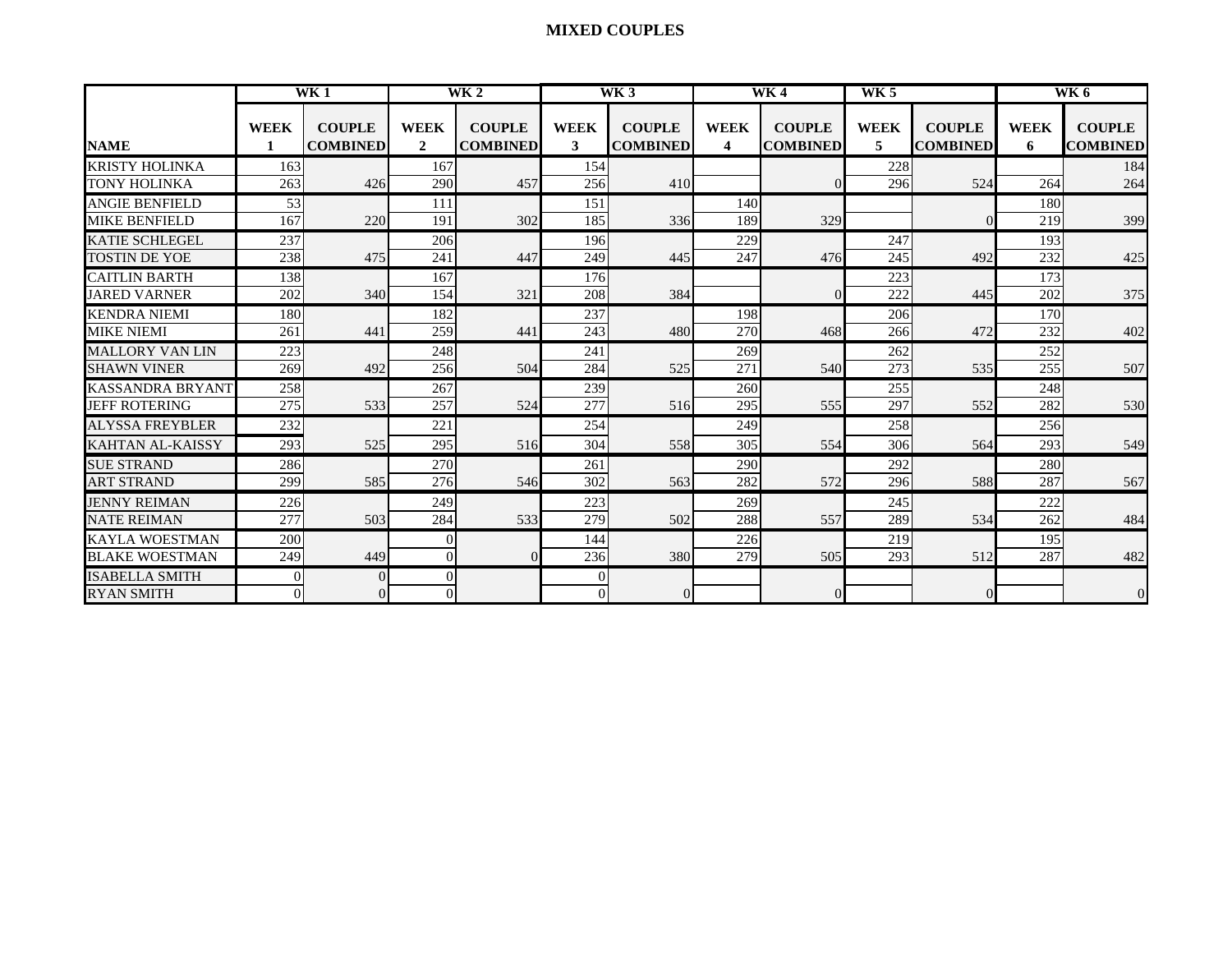#### **MIXED COUPLES**

|                         | WK <sub>7</sub> |                 |             |                 |                  | WK9             |             | <b>WK10</b>     |                      |                            |                     | <b>FINAL</b>  |                       |
|-------------------------|-----------------|-----------------|-------------|-----------------|------------------|-----------------|-------------|-----------------|----------------------|----------------------------|---------------------|---------------|-----------------------|
|                         |                 |                 |             |                 |                  |                 |             |                 | # WKS<br><b>DONE</b> | <b>TOTAL</b><br><b>ALL</b> | LOW<br><b>SCORE</b> | <b>LEAGUE</b> | <b>WKLY</b>           |
|                         | <b>WEEK</b>     | <b>COUPLE</b>   | <b>WEEK</b> | <b>COUPLE</b>   | <b>WEEK</b>      | <b>COUPLE</b>   | <b>WEEK</b> | <b>COUPLE</b>   |                      |                            |                     | <b>TOTAL</b>  | <b>TEAM</b>           |
| <b>NAME</b>             | 7               | <b>COMBINED</b> | 8           | <b>COMBINED</b> | $\boldsymbol{9}$ | <b>COMBINED</b> | 10          | <b>COMBINED</b> |                      | <b>WEEKS</b>               |                     |               | <b>AVG</b>            |
| <b>KRISTY HOLINKA</b>   |                 |                 |             |                 |                  |                 |             |                 |                      |                            |                     |               |                       |
| <b>TONY HOLINKA</b>     |                 |                 |             | $\Omega$        |                  | $\Omega$        |             | $\vert$         | 6                    | 2,081                      | $\bf{0}$            | 2,081         | 347                   |
| <b>ANGIE BENFIELD</b>   |                 |                 |             |                 |                  |                 |             |                 |                      |                            |                     |               |                       |
| <b>MIKE BENFIELD</b>    |                 |                 |             | $\mathbf{0}$    |                  | $\overline{0}$  |             | $\overline{0}$  | 6                    | 1,586                      | 220                 | 1,366         | 264                   |
| <b>KATIE SCHLEGEL</b>   |                 |                 |             |                 |                  |                 |             |                 |                      |                            |                     |               |                       |
| <b>TOSTIN DE YOE</b>    |                 |                 |             | $\Omega$        |                  | $\Omega$        |             | $\overline{0}$  | 6                    | 2,760                      | 445                 | 2,315         | 460                   |
| <b>CAITLIN BARTH</b>    |                 |                 |             |                 |                  |                 |             |                 |                      |                            |                     |               |                       |
| <b>JARED VARNER</b>     |                 |                 |             | $\Omega$        |                  | $\overline{0}$  |             | $\overline{0}$  | 6                    | 1,865                      | $\bf{0}$            | 1,865         | <b>311</b>            |
| <b>KENDRA NIEMI</b>     |                 |                 |             |                 |                  |                 |             |                 |                      |                            |                     |               |                       |
| <b>MIKE NIEMI</b>       |                 |                 |             |                 |                  | $\Omega$        |             | $\overline{0}$  | 6                    | 2,704                      | 441                 | 2,263         | 451                   |
| <b>MALLORY VAN LIN</b>  |                 |                 |             |                 |                  |                 |             |                 |                      |                            |                     |               |                       |
| <b>SHAWN VINER</b>      |                 |                 |             | $\Omega$        |                  | $\Omega$        |             | $\overline{0}$  | 6                    | 3,103                      | 492                 | 2,611         | 517                   |
| <b>KASSANDRA BRYANT</b> |                 |                 |             |                 |                  |                 |             |                 |                      |                            |                     |               |                       |
| <b>JEFF ROTERING</b>    |                 |                 |             | $\Omega$        |                  | $\Omega$        |             | $\overline{0}$  | 6                    | 3,210                      | 516                 | 2,694         | 535                   |
| <b>ALYSSA FREYBLER</b>  |                 |                 |             |                 |                  |                 |             |                 |                      |                            |                     |               |                       |
| <b>KAHTAN AL-KAISSY</b> |                 |                 |             | $\Omega$        |                  | $\Omega$        |             | $\overline{0}$  | 6                    | 3,266                      | 516                 | 2,750         | 544                   |
| <b>SUE STRAND</b>       |                 |                 |             |                 |                  |                 |             |                 |                      |                            |                     |               |                       |
| <b>ART STRAND</b>       |                 |                 |             | $\Omega$        |                  |                 |             | $\overline{0}$  | 6                    | 3,421                      | 546                 | 2,875         | 570                   |
| <b>JENNY REIMAN</b>     |                 |                 |             |                 |                  |                 |             |                 |                      |                            |                     |               |                       |
| <b>NATE REIMAN</b>      |                 | $\Omega$        |             | $\Omega$        |                  | $\Omega$        |             | $\overline{0}$  | 6                    | 3,113                      | 502                 | 2,611         | 519                   |
| <b>KAYLA WOESTMAN</b>   |                 |                 |             |                 |                  |                 |             |                 |                      |                            |                     |               |                       |
| <b>BLAKE WOESTMAN</b>   |                 | $\Omega$        |             | $\Omega$        |                  | $\Omega$        |             | $\overline{0}$  | 6                    | 2,328                      | $\bf{0}$            | 2,328         | 388                   |
| <b>ISABELLA SMITH</b>   |                 |                 |             |                 |                  |                 |             |                 |                      |                            |                     |               |                       |
| <b>RYAN SMITH</b>       |                 |                 |             |                 |                  | $\Omega$        |             | $\Omega$        | 6                    | $\bf{0}$                   | $\mathbf{0}$        | $\mathbf{0}$  | $\boldsymbol{\theta}$ |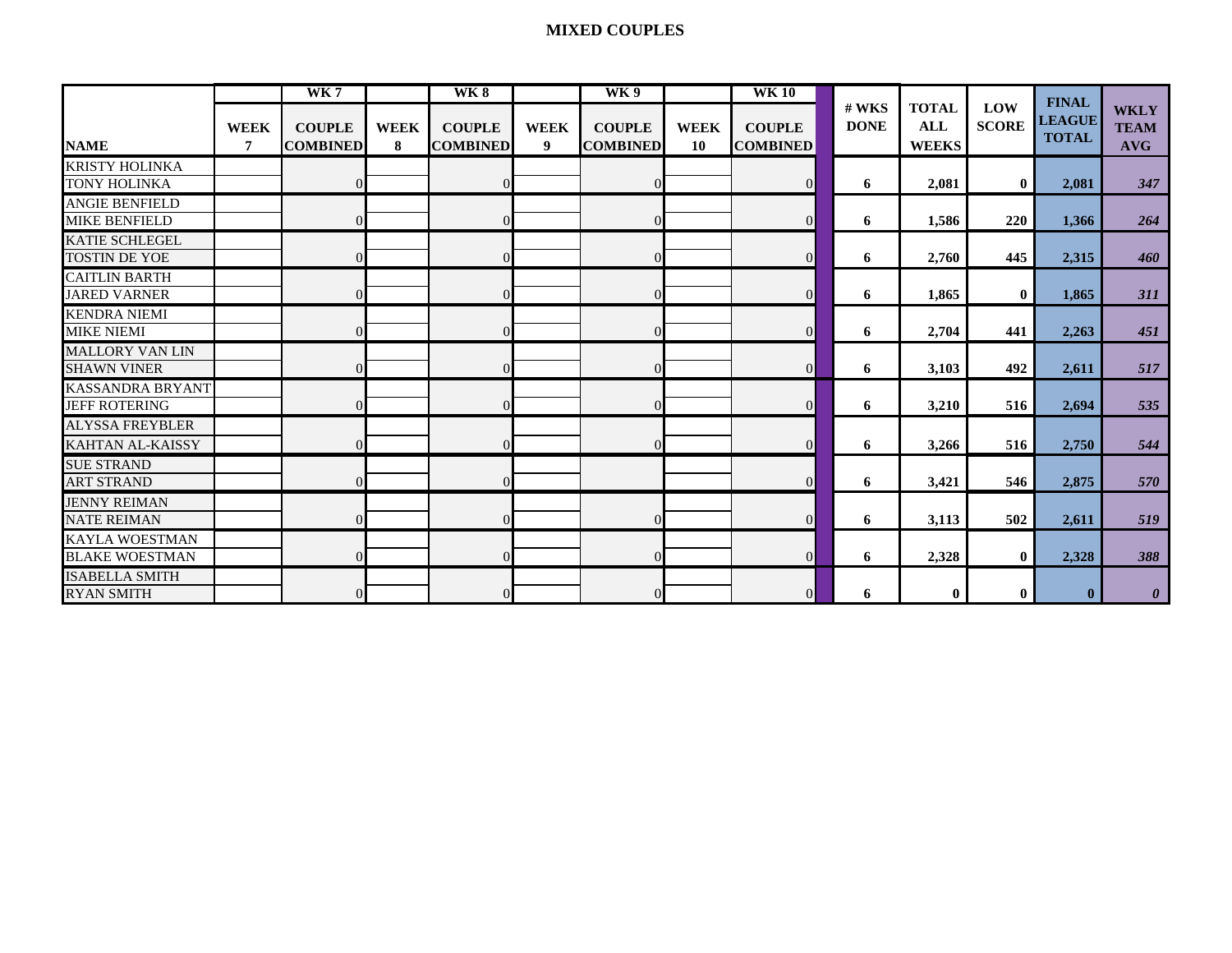#### **TRADITIONAL LEAGUE**

|                        |              |          |          |                | <b>WEEK</b> |          |   |   |   |    | #WKS        | <b>TOTAL</b>     | LOW              | <b>FINAL</b>     | <b>WKLY</b>           |
|------------------------|--------------|----------|----------|----------------|-------------|----------|---|---|---|----|-------------|------------------|------------------|------------------|-----------------------|
| <b>NAME</b>            |              | 2        | 3        | 4              | 5           | o        | 7 | 8 | 9 | 10 | <b>DONE</b> | <b>SCORE</b>     | <b>SCORE</b>     | <b>SCORE</b>     | AVG                   |
| <b>JEFF BREDLAU</b>    | 232          | 273      | 241      | 253            | 254         | 223      |   |   |   |    | 6           | 1,476            | 455              | 1,021            | 246                   |
| LANCE JOHNSON          | 235          | 215      | 190      | 235            | 249         | 204      |   |   |   |    | 6           | 1,328            | 394              | 934              | 221                   |
| <b>WEASEL JACOBSON</b> | 209          | 252      | 243      | 236            | 181         | 188      |   |   |   |    | 6           | 1,309            | 390              | 919              | 218                   |
| <b>BARRY TRUOG</b>     | 200          | $\theta$ | 228      | 241            | 213         | 163      |   |   |   |    | 6           | 1,045            | 163              | 882              | 174                   |
| <b>ERIC SEEGER</b>     | 180          | 219      | 170      | 223            | 196         | 185      |   |   |   |    | 6           | 1,173            | 355              | 818              | 196                   |
| PAUL COENEN            | 188          | 210      | $\Omega$ | 183            | 190         | 109      |   |   |   |    | 6           | 880              | 109              | 771              | 147                   |
| <b>MIKE KNAPIK</b>     | 182          | 171      | 147      | 152            | 157         | 141      |   |   |   |    | 6           | 950              | 288              | 662              | 158                   |
| <b>ANDREW RIPP</b>     | 131          | 127      | 152      | 127            | 173         | 119      |   |   |   |    | 6           | 829              | 246              | 583              | 138                   |
| <b>JIM GEHRIG</b>      | 109          | 142      | 127      | 149            | 150         | 141      |   |   |   |    | 6           | 818              | 250              | 568              | 136                   |
| <b>DAN BLUMER</b>      | 120          | 116      | 135      | 0              | 119         | 118      |   |   |   |    | 6           | 608              | 118              | 490              | 101                   |
| <b>KADEN HARTJE</b>    | 30           | 70       | 135      | 85             | 121         | 108      |   |   |   |    | 6           | 549              | 138              | 411              | 92                    |
| <b>SETH AASEN</b>      | 211          | $\Omega$ | $\Omega$ | $\overline{0}$ |             | $\theta$ |   |   |   |    | 6           | 211              | $\mathbf{0}$     | 211              | 35                    |
| <b>LIVVY GODDARD</b>   | 15           | 20       | 35       | 30             | 15          | 20       |   |   |   |    | 6           | 135              | 30               | 105              | 23                    |
| <b>ERICH MUELLER</b>   | 0            | $\theta$ | $\Omega$ | 0              |             | $\Omega$ |   |   |   |    | 6           | $\boldsymbol{0}$ | $\boldsymbol{0}$ | $\boldsymbol{0}$ | $\boldsymbol{\theta}$ |
| <b>WALKER STONER</b>   | $\mathbf{U}$ | $\Omega$ | $\Omega$ | 0              | 0           | $\Omega$ |   |   |   |    | 6           | $\bf{0}$         | $\boldsymbol{0}$ | $\boldsymbol{0}$ | 0                     |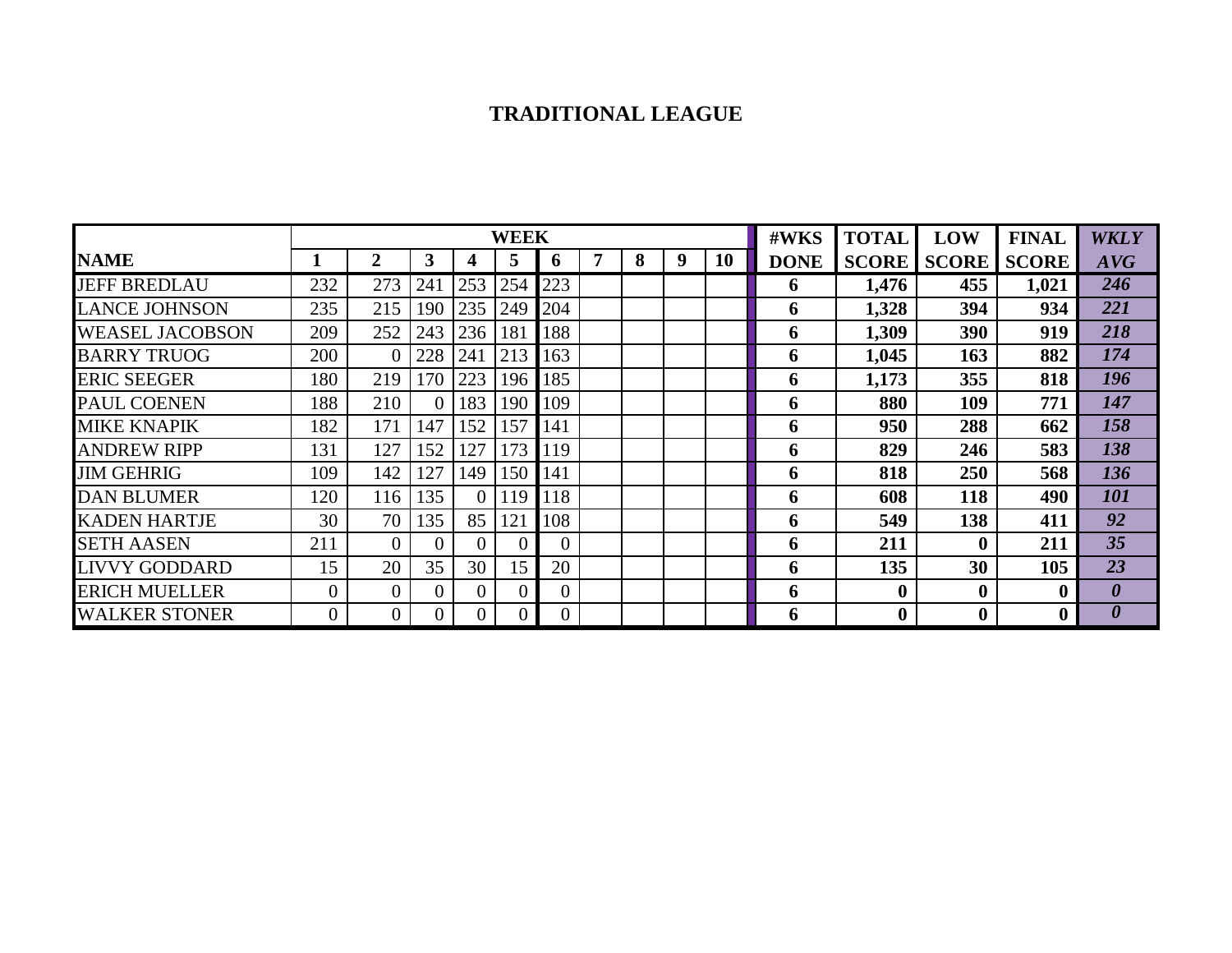#### **WOMEN'S LEAGUE**

|                         |     |     |     |         |     | WEEK |  |    | #WKS        | <b>TOTAL</b> | LOW                      | <b>FINAL</b> | <b>WKLY</b> |
|-------------------------|-----|-----|-----|---------|-----|------|--|----|-------------|--------------|--------------------------|--------------|-------------|
| <b>NAME</b>             |     |     |     |         |     |      |  | 10 | <b>DONE</b> |              | <b>SCORE SCORE SCORE</b> |              | <b>AVG</b>  |
| <b>CRYSTAL ZESSIN</b>   | 291 | 310 | 301 | 306 303 |     | 298  |  |    |             | 1,809        | 589                      | 1,220        | 302         |
| <b>JODIE BROWN</b>      | 282 | 300 | 298 | 307     | 278 | 281  |  |    |             | 1,746        | 560                      | 1,186        | 291         |
| <b>KENDRA LAKEY</b>     | 254 | 298 | 285 | 302     | 289 |      |  |    |             | 1,428        | 254                      | 1,174        | 238         |
| <b>CHEYANNE MATTHEW</b> | 268 | 228 | 257 | 283     | 296 | 248  |  |    |             | 1,580        | 476                      | 1,104        | 263         |
| <b>JENNIFER AASEN</b>   | 220 | 240 | 260 |         | 256 | 251  |  |    |             | 1,504        | 471                      | 1,033        | 251         |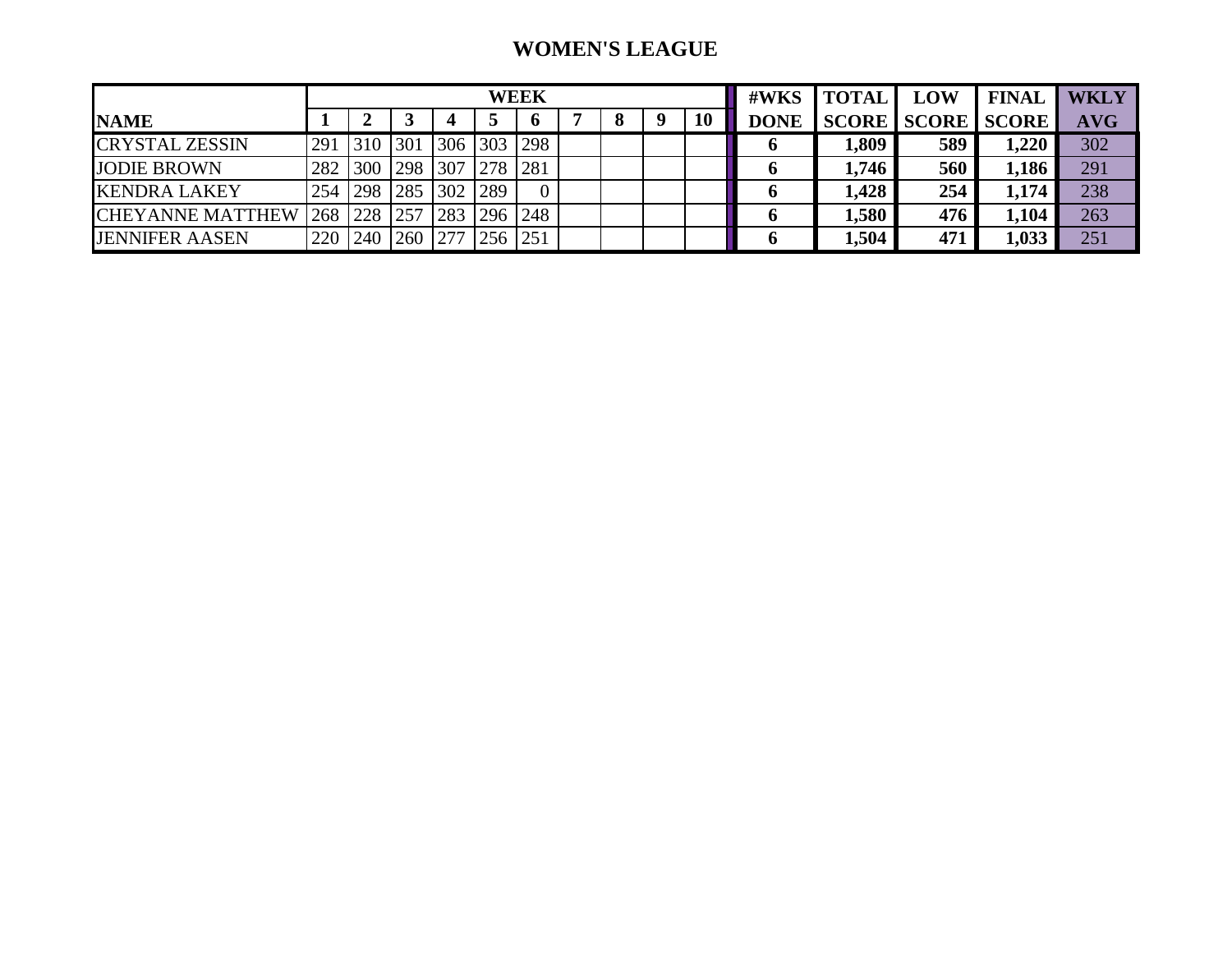#### **FIREMEN'S LEAGUE**

|                      |     |                |          |     |     | <b>WEEK</b> |   |   |    | #WKS        | <b>TOTAL</b> | LOW          | <b>FINAL</b> | <b>WKLY</b> |
|----------------------|-----|----------------|----------|-----|-----|-------------|---|---|----|-------------|--------------|--------------|--------------|-------------|
| <b>NAME</b>          |     |                |          |     | Э   | $\mathbf o$ | 8 | 9 | 10 | <b>DONE</b> | <b>SCORE</b> | <b>SCORE</b> | <b>SCORE</b> | AVG         |
| <b>TOM STANGE</b>    |     | 298            | 291      | 297 | 304 | 301         |   |   |    | $\mathbf b$ | 1,491        | 301          | 1,190        | 249         |
| <b>TRAVIS CHECK</b>  | 292 | 294            | 289      | 298 | 297 | 292         |   |   |    | o           | 1,762        | 581          | 1,181        | 294         |
| <b>LEIGH RUNNING</b> | 239 | 277            | 259      | 267 | 279 | 258         |   |   |    | 6           | 1,579        | 497          | 1,082        | 263         |
| <b>ADAM HUTSON</b>   | 231 | 259            | 251      | 229 |     | 213         |   |   |    | 6           | 1,183        | 229          | 954          | 197         |
| <b>BRIAN EVERSON</b> | 277 | 269            | 0        |     |     | 258         |   |   |    | $\mathbf b$ | 804          |              | 804          | 134         |
| <b>BLANE NEHER</b>   | 241 | $\overline{0}$ | $\theta$ |     | 275 | 193         |   |   |    | $\mathbf b$ | 709          | 193          | 516          | 118         |
| <b>JAY LINDAHL</b>   |     |                | 0        |     | 297 |             |   |   |    | o           | 297          |              | 297          | 50          |
| <b>JOE STANGE</b>    |     | 295            | $\theta$ |     |     |             |   |   |    | 6           | 295          |              | 295          | 49          |
| <b>DAVE FRENCH</b>   | 0   |                | 0        | 0   |     | 282         |   |   |    | o           | 282          |              | 282          | 47          |
| <b>CHASE MAHNER</b>  |     |                | 0        |     | 269 |             |   |   |    | 6           | 269          | 0            | 269          | 45          |
| <b>JOSH LEIS</b>     | 247 |                | 0        |     |     |             |   |   |    | $\mathbf b$ | 247          |              | 247          | 41          |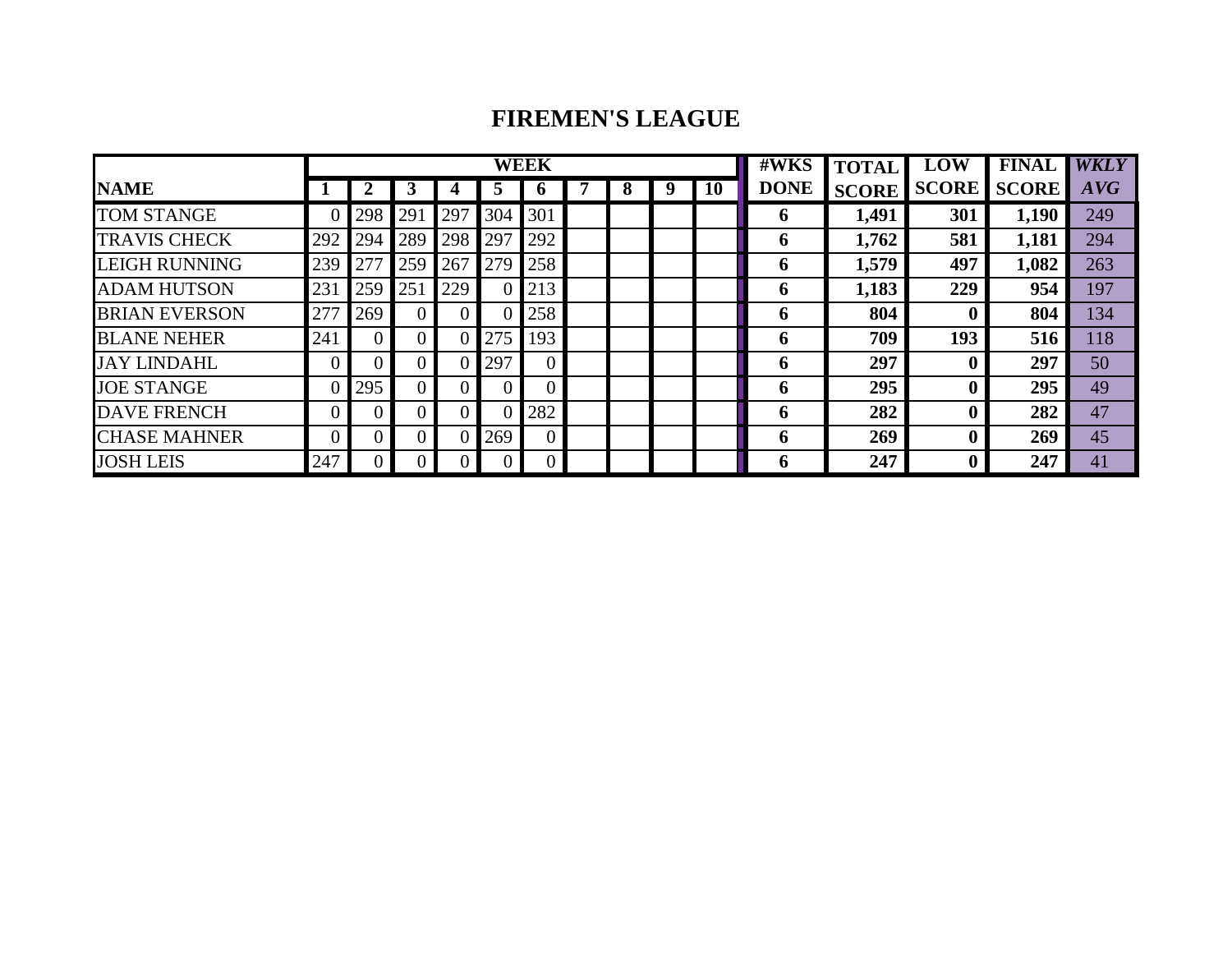## **3D HUNTER LEAGUE**

|                         |             |                  |         |         |             | <b>WEEK</b>    |                 |   |   |           | #WKS | <b>TOTAL</b>      | LOW | <b>FINAL</b>       | <b>WKLY</b> |
|-------------------------|-------------|------------------|---------|---------|-------------|----------------|-----------------|---|---|-----------|------|-------------------|-----|--------------------|-------------|
| <b>NAME</b>             | $\mathbf 1$ | $\boldsymbol{2}$ | 3       | 4       | 5           | 6              | $\overline{7}$  | 8 | 9 | <b>10</b> |      | <b>DONE SCORE</b> |     | <b>SCORE SCORE</b> | AVG         |
|                         |             |                  |         |         |             |                | <b>FLIGHT 1</b> |   |   |           |      |                   |     |                    |             |
| <b>DUSTIN BROWN</b>     | 310         | 307              | 315     | 307     | 311         | 308            |                 |   |   |           | 6    | 1,858             | 615 | 1,243              | 310         |
| <b>STEVE CARTER</b>     | 311         | 311              | 311     | 311     | 308         | 307            |                 |   |   |           | 6    | 1,859             | 618 | 1,241              | 310         |
| <b>ANDREW AUGER</b>     | 303         | 309              | 312     | 317     | 302         | 302            |                 |   |   |           | 6    | 1,845             | 605 | 1,240              | 308         |
| <b>CHRIS RICHGELS</b>   | 307         | 305              | 309     | 315     | 304         | 298            |                 |   |   |           | 6    | 1,838             | 603 | 1,235              | 306         |
| <b>JERRY LEQUE</b>      | 298         | 312              | 312     | 315     | 292         | $\overline{0}$ |                 |   |   |           | 6    | 1,529             | 298 | 1,231              | 255         |
| <b>AARON AUGER</b>      | 310         | 302              | 304     | 304     | 306         | 297            |                 |   |   |           | 6    | 1,823             | 599 | 1,224              | 304         |
| <b>XIONG LOR</b>        | 309         | $\overline{0}$   | 300     | 309     | 305         | 284            |                 |   |   |           | 6    | 1,507             | 284 | 1,223              | 251         |
| <b>RYAN HANDKE</b>      | 299         | 301              | 306     | 298     | 307         | 302            |                 |   |   |           | 6    | 1,813             | 600 | 1,213              | 302         |
| <b>SETH MAIER</b>       | 301         | $\overline{0}$   | 301     | 306     | 303         | 304            |                 |   |   |           | 6    | 1,515             | 303 | 1,212              | 253         |
| <b>COLLIN HANDKE</b>    | 296         | 297              | 306     | 300     | 302         | 301            |                 |   |   |           | 6    | 1,802             | 597 | 1,205              | 300         |
| <b>JEFF DEGARMO</b>     | 304         | 298              | 301     | 303     | 297         | 290            |                 |   |   |           | 6    | 1,793             | 588 | 1,205              | 299         |
| <b>ALEX BEINBORN</b>    | 295         | 299              | 296     | 307     | 301         | 300            |                 |   |   |           | 6    | 1,798             | 595 | 1,203              | 300         |
| <b>TROY MAIER</b>       | 284         | $\overline{0}$   | 307     | 302     | 305         | 306            |                 |   |   |           | 6    | 1,504             | 305 | 1,199              | 251         |
| <b>JAMES LARSON</b>     | 299         | 306              | 290     | 289     | 294         | 282            |                 |   |   |           | 6    | 1,760             | 571 | 1,189              | 293         |
| <b>KYLE KRZEWINA</b>    | 284         | 302              | 274     | 307     | $\Omega$    | 287            |                 |   |   |           | 6    | 1,454             | 274 | 1,180              | 242         |
|                         |             |                  |         |         |             |                | <b>FLIGHT 2</b> |   |   |           |      |                   |     |                    |             |
| <b>DAN LEIS</b>         | 298         | 295              | 289     | 299     | 305         | 290            |                 |   |   |           | 6    | 1,776             | 579 | 1,197              | 296         |
| <b>SHAWN WILHELM</b>    | 294         | 295              | 292     | 297     | 292         | 288            |                 |   |   |           | 6    | 1,758             | 580 | 1,178              | 293         |
| <b>JEREMY HOFF</b>      | 293         | 274              | 297     | 302     | 279         | 278            |                 |   |   |           | 6    | 1,723             | 552 | 1,171              | 287         |
| <b>BRENT SACIA</b>      | 293         | 281              | 265     | 297     | 300         | 254            |                 |   |   |           | 6    | 1,690             | 519 | 1,171              | 282         |
| <b>GREG MEINERTZ</b>    | 283         | 288              | 282     | 304     | 289         | 289            |                 |   |   |           | 6    | 1,735             | 571 | 1,164              | 289         |
| <b>JUSTIN COOTS</b>     | 287         | 289              | 289     | 285     | 297         | 294            |                 |   |   |           | 6    | 1,741             | 579 | 1,162              | 290         |
| <b>JOSH HENDRICKSON</b> | 271         | 280              | 291     | 292     | 298         | 283            |                 |   |   |           | 6    | 1,715             | 554 | 1,161              | 286         |
| <b>MARK KRAMER</b>      | 279         | 282              | 287     | 297     | 290         | 294            |                 |   |   |           | 6    | 1,729             | 569 | 1,160              | 288         |
| <b>WESTON SILHA</b>     | 273         | 288              | 283     | 293     | 295         | 280            |                 |   |   |           | 6    | 1,712             | 553 | 1,159              | 285         |
| <b>JASON ETRHEIM</b>    | 290         | 284              | 258     | 291     | 294         | 276            |                 |   |   |           | 6    | 1,693             | 534 | 1,159              | 282         |
| <b>DUSTIN WOOD</b>      | 282         |                  | 283 287 |         | 290 294 275 |                |                 |   |   |           | 6    | 1,711             | 557 | 1,154              | 285         |
| <b>JEFF BREDLAU</b>     | 281         | 272              | 290     | 290     | 288         | 268            |                 |   |   |           | 6    | 1,689             | 540 | 1,149              | 282         |
| <b>JUSTIN KENNEDY</b>   | 285         | 300              | 268     | 275     | 288         | 244            |                 |   |   |           | 6    | 1,660             | 512 | 1,148              | 277         |
| <b>TROY LANGE</b>       | 282         | 274              | 295     | 283     | 275         | 281            |                 |   |   |           | 6    | 1,690             | 549 | 1,141              | 282         |
| <b>GENE GERRY</b>       | 272         | 292              | 251     | 295 278 |             | 267            |                 |   |   |           | 6    | 1,655             | 518 | 1,137              | 276         |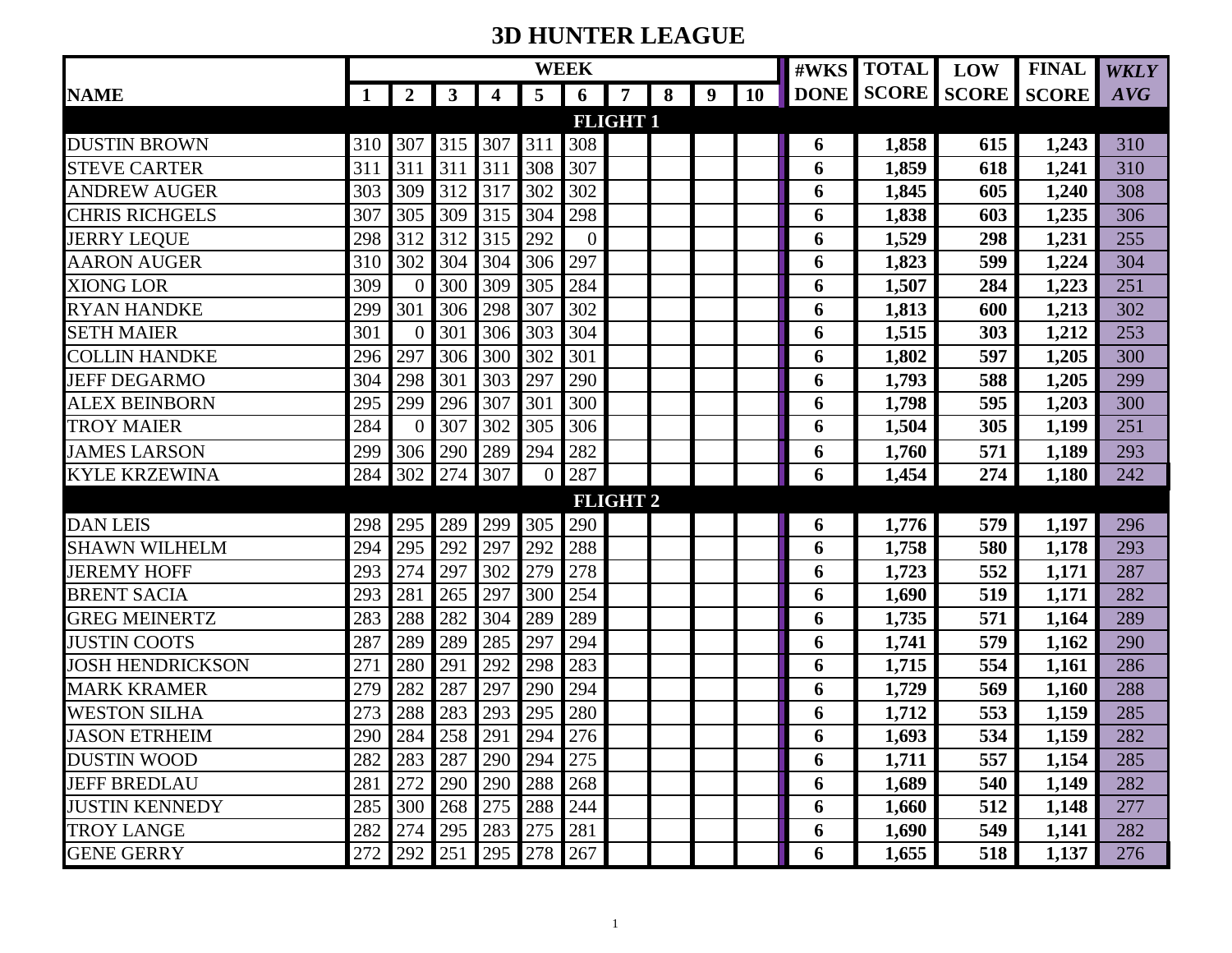## **3D HUNTER LEAGUE**

|                           |         |                |              |                         |     | <b>WEEK</b> |                 |   |   |           | #WKS | <b>TOTAL</b>      | LOW | <b>FINAL</b>       | <b>WKLY</b> |
|---------------------------|---------|----------------|--------------|-------------------------|-----|-------------|-----------------|---|---|-----------|------|-------------------|-----|--------------------|-------------|
| <b>NAME</b>               | 1       | $\overline{2}$ | $\mathbf{3}$ | 4                       | 5   | 6           | 7               | 8 | 9 | <b>10</b> |      | <b>DONE SCORE</b> |     | <b>SCORE</b> SCORE | AVG         |
|                           |         |                |              |                         |     |             | <b>FLIGHT 3</b> |   |   |           |      |                   |     |                    |             |
| <b>CHRIS COLBURN</b>      | 289     | 0              | 270          | 291                     | 299 | 262         |                 |   |   |           | 6    | 1,411             | 262 | 1,149              | 235         |
| <b>JACOB SEELEY</b>       | 271     | 270            | 291          | 286                     | -0  | 296         |                 |   |   |           | 6    | 1,414             | 270 | 1,144              | 236         |
| <b>KRAIG BERNER</b>       | 273     | 273            | 265          | 300                     | 295 | 277         |                 |   |   |           | 6    | 1,683             | 542 | 1,141              | 281         |
| <b>CHRIS FISH</b>         | 278     | 287            | 279          | 286                     | 285 | $\theta$    |                 |   |   |           | 6    | 1,415             | 278 | 1,137              | 236         |
| <b>MATTHEW BESCH</b>      | 260     | 276            | 281          | 282                     | 284 | 267         |                 |   |   |           | 6    | 1,650             | 527 | 1,123              | 275         |
| <b>COLLIN SCHRADER</b>    | 278     | 290            | 267          | 274                     | 276 | 271         |                 |   |   |           | 6    | 1,656             | 538 | 1,118              | 276         |
| <b>KENT MANGLITZ</b>      | 269     | 267            | 288          | 270                     | 288 | 241         |                 |   |   |           | 6    | 1,623             | 508 | 1,115              | 271         |
| <b>MARK POLODNA</b>       | 288     | 268            | 249          | 273                     | 285 | 258         |                 |   |   |           | 6    | 1,621             | 507 | 1,114              | 270         |
| <b>TIM DWYER</b>          | 230     | 304            | 263          | 267                     | 278 | 275         |                 |   |   |           | 6    | 1,617             | 505 | 1,112              | 270         |
| <b>MARK ANDERSON</b>      | 281     | 261            | 243          | 278                     | 286 | 255         |                 |   |   |           | 6    | 1,604             | 498 | 1,106              | 267         |
| <b>DAN SHAHA</b>          | 263     | 268            | 269          | 277                     | 291 | $\Omega$    |                 |   |   |           | 6    | 1,368             | 263 | 1,105              | 228         |
| <b>TOM OLSON</b>          | 274     | 260            | 285          | 259                     | 278 | 254         |                 |   |   |           | 6    | 1,610             | 513 | 1,097              | 268         |
| <b>KARL HORSTMAN</b>      | 268     | 255            | 268          | 277                     | 280 | 248         |                 |   |   |           | 6    | 1,596             | 503 | 1,093              | 266         |
| <b>SEAN BAKER</b>         | 267     | 277            | 265          | 284                     | -0  | 256         |                 |   |   |           | 6    | 1,349             | 265 | 1,084              | 225         |
| <b>REECE LANGE</b>        | 268     | 263            | 271          | 271                     | 257 | 272         |                 |   |   |           | 6    | 1,602             | 520 | 1,082              | 267         |
|                           |         |                |              |                         |     |             | <b>FLIGHT 4</b> |   |   |           |      |                   |     |                    |             |
| <b>DAVE WINIECKI</b>      | 271     | 260            | 290          | 279                     | 287 | 294         |                 |   |   |           | 6    | 1,681             | 547 | 1,134              | 280         |
| <b>BRUCE RADDE</b>        | 263     | 275            | 263          | 270                     | 283 | 247         |                 |   |   |           | 6    | 1,601             | 510 | 1,091              | 267         |
| <b>SHANE ANDRE</b>        | 250     | 268            | 256          | 284                     | 266 | 250         |                 |   |   |           | 6    | 1,574             | 500 | 1,074              | 262         |
| <b>KEVIN HORSTMAN</b>     | 259     | 269            | 264          | 256                     | -0  | 277         |                 |   |   |           | 6    | 1,325             | 256 | 1,069              | 221         |
| <b>KEN CHRISTENSON</b>    | 254     | 241            | 269          | 261                     | 285 | $\theta$    |                 |   |   |           | 6    | 1,310             | 241 | 1,069              | 218         |
| <b>TARAN NESSETH</b>      | 256     | 259            | 261          | 278                     | 268 | 253         |                 |   |   |           | 6    | 1,575             | 509 | 1,066              | 263         |
| <b>TROY GUDIE</b>         | 278     | 279            | 250          | $\Omega$                | 259 | 259         |                 |   |   |           | 6    | 1,325             | 259 | 1,066              | 221         |
| <b>RYAN STURGIS</b>       | 274     | 0              | 265          | 258                     | 264 | 254         |                 |   |   |           | 6    | 1,315             | 254 | 1,061              | 219         |
| <b>DAN WILHELM</b>        | 255     | 253            | 266          | 270                     | 263 | 231         |                 |   |   |           | 6    | 1,538             | 484 | 1,054              | 256         |
| <b>CHAD CROWLEY</b>       | 260     | 252            | 242          | 268                     | 273 | 238         |                 |   |   |           | 6    | 1,533             | 480 | 1,053              | 256         |
| JEFF OSGOOD               |         |                |              | 257 262 259 258 272 246 |     |             |                 |   |   |           | 6    | 1,554             | 503 | 1,051              | 259         |
| <b>GERALD HILMANOWSKI</b> | 246     | 259            | 241          | 278                     | 265 | 253         |                 |   |   |           | 6    | 1,542             | 494 | 1,048              | 257         |
| <b>DAVID HALVERSON</b>    | 252     | 274            | 241          | 256 258                 |     | 237         |                 |   |   |           | 6    | 1,518             | 478 | 1,040              | 253         |
| <b>JAKE HAUGEN</b>        | 244     | 263            | 217          | 270                     | 261 | $\theta$    |                 |   |   |           | 6    | 1,255             | 217 | 1,038              | 209         |
| <b>CALVIN GEHRI</b>       | 212 257 |                | 263          | 263 246                 |     | 243         |                 |   |   |           | 6    | 1,484             | 455 | 1,029              | 247         |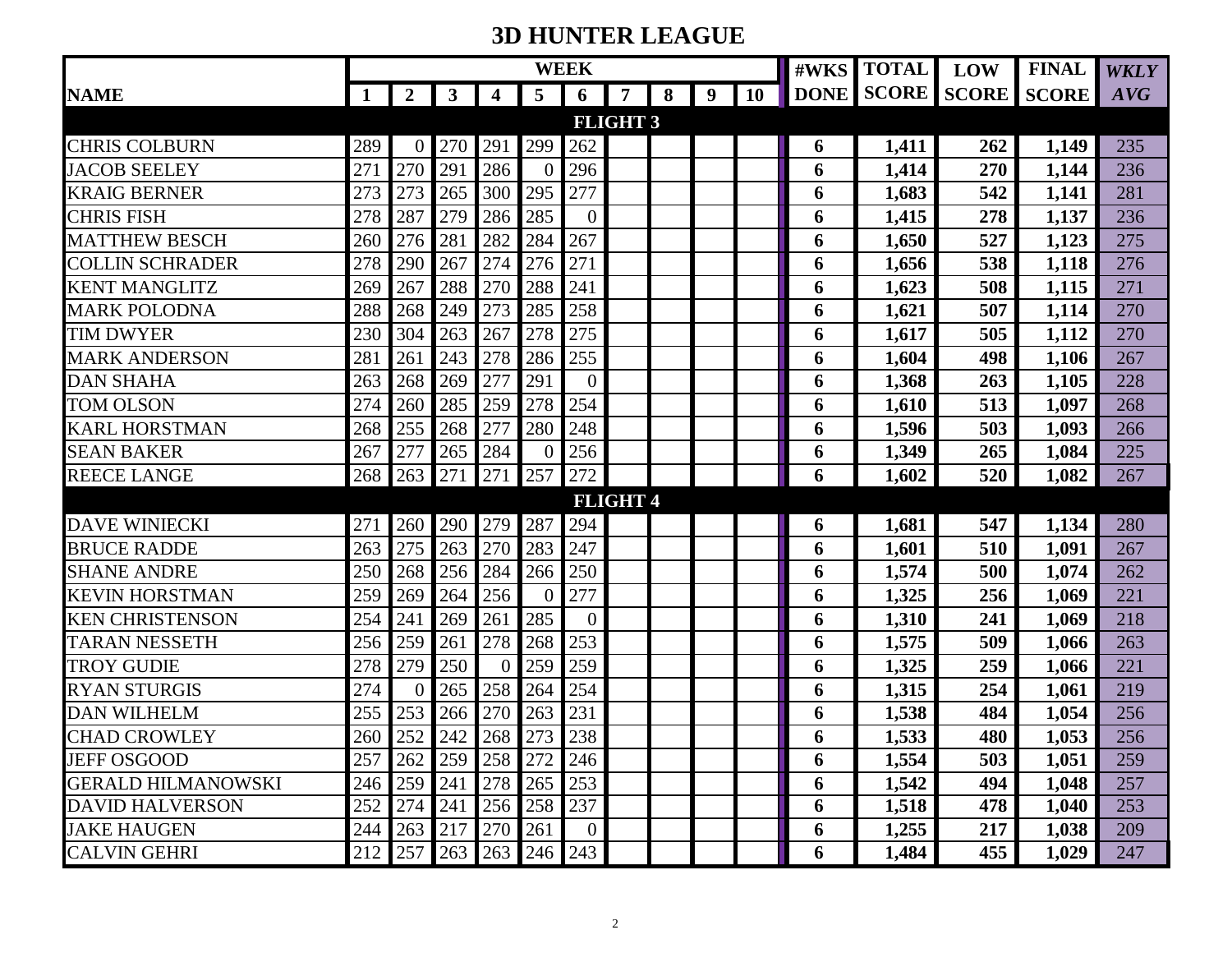## **3D HUNTER LEAGUE**

|                          |                  |                  |                |                |                | <b>WEEK</b>      |                 |   |   |           | #WKS | <b>TOTAL</b> | <b>LOW</b>             | <b>FINAL</b> | <b>WKLY</b> |
|--------------------------|------------------|------------------|----------------|----------------|----------------|------------------|-----------------|---|---|-----------|------|--------------|------------------------|--------------|-------------|
| <b>NAME</b>              | $\mathbf 1$      | $\boldsymbol{2}$ | 3              | 4              | 5              | 6                | 7               | 8 | 9 | <b>10</b> |      |              | DONE SCORE SCORE SCORE |              | AVG         |
|                          |                  |                  |                |                |                |                  | <b>FLIGHT 5</b> |   |   |           |      |              |                        |              |             |
| <b>KEVIN ANDERSON</b>    | 246              | 252              | 251            | 268            | 286            | 261              |                 |   |   |           | 6    | 1,564        | 507                    | 1,057        | 261         |
| <b>LARRY SCHRADER</b>    | 247              | 256              | 249            | 265            | 267            | 245              |                 |   |   |           | 6    | 1,529        | 492                    | 1,037        | 255         |
| <b>JAKE SIEGERT</b>      | $\boldsymbol{0}$ | 232              | 258            | 264            | 281            | 239              |                 |   |   |           | 6    | 1,274        | 239                    | 1,035        | 212         |
| <b>JAMIE COLLINS</b>     | 255              | 258              | 253            | 259            | 255            | 256              |                 |   |   |           | 6    | 1,536        | 508                    | 1,028        | 256         |
| <b>JOE PIETREK</b>       | $\boldsymbol{0}$ | 222              | 267            | 269            | 254            | 256              |                 |   |   |           | 6    | 1,268        | 254                    | 1,014        | 211         |
| <b>ANDREW JONES</b>      | $\overline{0}$   | 222              | 267            | 249            | 271            | 250              |                 |   |   |           | 6    | 1,259        | 250                    | 1,009        | 210         |
| <b>JOHN POWERS</b>       | 227              | 231              | 252            | 260            | 265            | 240              |                 |   |   |           | 6    | 1,475        | 467                    | 1,008        | 246         |
| <b>GENE MCCURDY</b>      | $\Omega$         | 219              | 226            | 284            | 278            | 271              |                 |   |   |           | 6    | 1,278        | 271                    | 1,007        | 213         |
| <b>DON BALOUN</b>        | 243              | 269              | 0              | 233            | 250            | 261              |                 |   |   |           | 6    | 1,256        | 250                    | 1,006        | 209         |
| <b>BEN HANSON</b>        | 250              | 245              | 232            | 265            | 245            | 210              |                 |   |   |           | 6    | 1,447        | 442                    | 1,005        | 241         |
| <b>TED SILHA</b>         | 219              | 217              | 236            | 262            | 267            | 246              |                 |   |   |           | 6    | 1,447        | 463                    | 984          | 241         |
| <b>TRAVIS SMITH</b>      | 242              | 244              | 224            | $\theta$       | 265            | $\overline{0}$   |                 |   |   |           | 6    | 975          | $\boldsymbol{0}$       | 975          | 163         |
| <b>JOEL DEGNER</b>       | 242              | 237              | 234            | $\Omega$       | 251            | 227              |                 |   |   |           | 6    | 1,191        | 227                    | 964          | 199         |
| <b>DAVID ABTS</b>        | 207              | 230              | 227            | 226            | 247            | $\mathbf{0}$     |                 |   |   |           | 6    | 1,137        | 207                    | 930          | 190         |
| <b>NICK MARDEN</b>       | $\overline{0}$   | 244              | 245            | 248            | $\overline{0}$ | $\overline{0}$   |                 |   |   |           | 6    | 737          | $\boldsymbol{0}$       | 737          | 123         |
| <b>RICK SMITH</b>        | 171              | 245              | 207            | $\overline{0}$ | $\overline{0}$ | $\overline{0}$   |                 |   |   |           | 6    | 623          | $\boldsymbol{0}$       | 623          | 104         |
|                          |                  |                  |                |                |                |                  | <b>FLIGHT 6</b> |   |   |           |      |              |                        |              |             |
| <b>JORDAN KEMPPAINEN</b> | 0                | 163              | 246            | 266            | 264            | $\Omega$         |                 |   |   |           | 6    | 939          | $\boldsymbol{0}$       | 939          | 157         |
| THERIN SMITH             | 229              | 227              | 215            | $\Omega$       | 237            | $\overline{0}$   |                 |   |   |           | 6    | 908          | $\boldsymbol{0}$       | 908          | 151         |
| <b>TOM FILLA</b>         | 222              | 221              | 197            | 224            | 218            | 222              |                 |   |   |           | 6    | 1,304        | 415                    | 889          | 217         |
| <b>CARL HALVERSON</b>    | 238              | 228              | 206            | 213            | 197            | 208              |                 |   |   |           | 6    | 1,290        | 403                    | 887          | 215         |
| <b>DAN ABTS</b>          | 211              | 226              | 215            | 217            | 224            | 187              |                 |   |   |           | 6    | 1,280        | 398                    | 882          | 213         |
| <b>NICK BAKKE</b>        | 218              | 215              | 0              | 231            | 215            | 199              |                 |   |   |           | 6    | 1,078        | 199                    | 879          | 180         |
| <b>KYLE ABTS</b>         | $\overline{0}$   | 0                | 257            | 258            | 268            | $\overline{0}$   |                 |   |   |           | 6    | 783          | $\boldsymbol{0}$       | 783          | 131         |
| <b>SEAN WAGEMESTER</b>   | 239              | 236              | 207            | $\theta$       | $\Omega$       | $\overline{0}$   |                 |   |   |           | 6    | 682          | $\boldsymbol{0}$       | 682          | 114         |
| <b>JORDAN VAALER</b>     | $\boldsymbol{0}$ | 163              | 0              | 204            | 242            | 255              |                 |   |   |           | 6    | 864          | 242                    | 622          | 144         |
| <b>MATT SHORE</b>        | $\overline{0}$   | $\overline{0}$   | $\overline{0}$ |                | 288 292 270    |                  |                 |   |   |           | 6    | 850          | 270                    | 580          | 142         |
| <b>TOM FECHT</b>         | $\Omega$         | 285              | $\overline{0}$ | $\Omega$       | $\Omega$       | 293              |                 |   |   |           | 6    | 578          | $\bf{0}$               | 578          | 96          |
| <b>JESSE STEINHOFF</b>   |                  | 296 270          | $\Omega$       | $\overline{0}$ | $\overline{0}$ | $\overline{0}$   |                 |   |   |           | 6    | 566          | $\bf{0}$               | 566          | 94          |
| <b>CURTIS MCCAULEY</b>   | 270              | 287              | $\Omega$       | $\overline{0}$ | $\overline{0}$ | $\boldsymbol{0}$ |                 |   |   |           | 6    | 557          | $\bf{0}$               | 557          | 93          |
| <b>DEVIN WALLIN</b>      | 273              | 276              | $\Omega$       | $\overline{0}$ | $\overline{0}$ | $\theta$         |                 |   |   |           | 6    | 549          | $\bf{0}$               | 549          | 92          |
| <b>NICK NEWMAN</b>       | 264              | $\overline{0}$   | $\Omega$       | $\theta$       | $\overline{0}$ | $\boldsymbol{0}$ |                 |   |   |           | 6    | 264          | $\boldsymbol{0}$       | 264          | 44          |
| <b>MIKE ABTS</b>         | 54               | 10               | 5 <sup>1</sup> | 10             | $\overline{0}$ | $\overline{0}$   |                 |   |   |           | 6    | 79           | 5                      | 74           | 13          |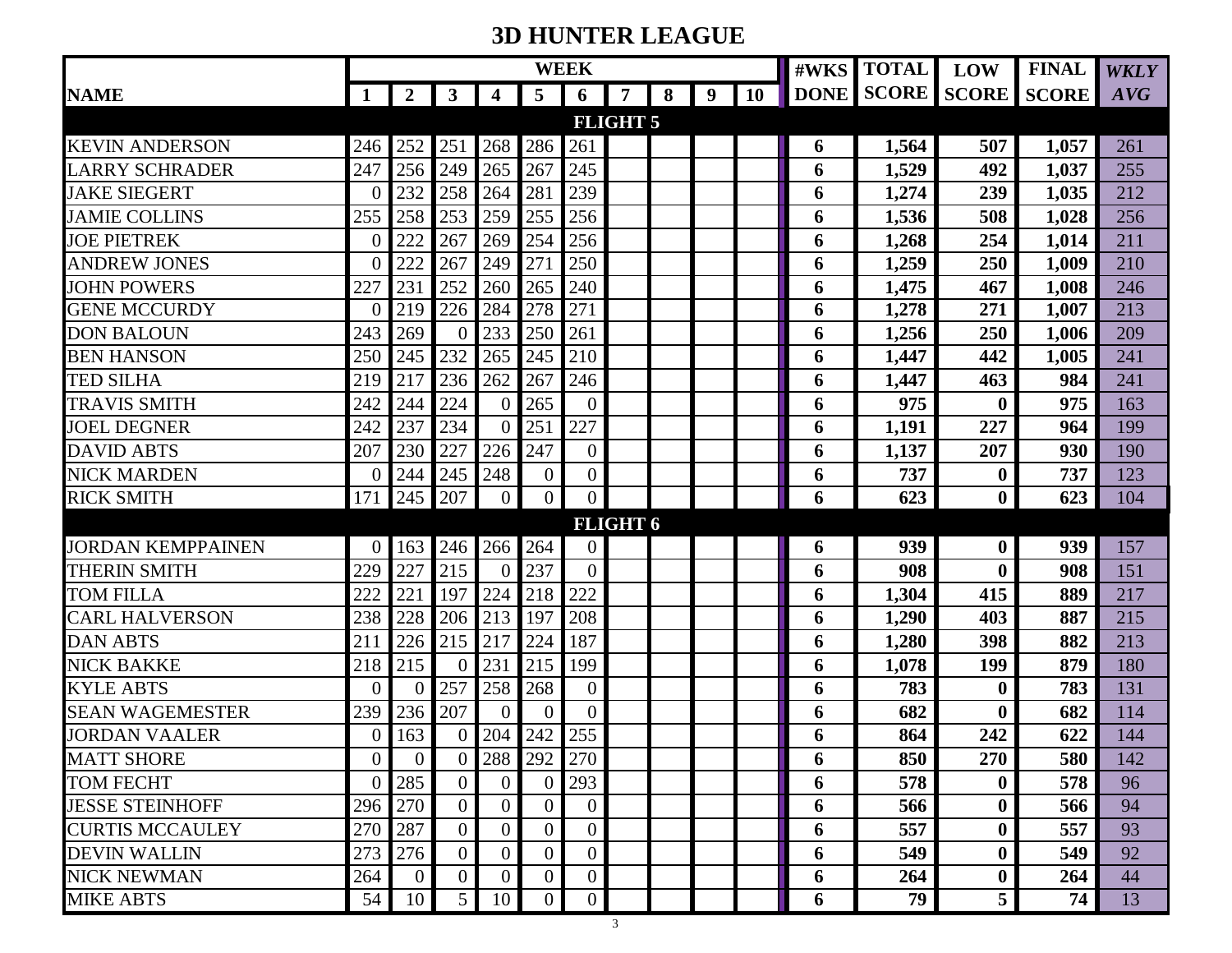## **3D OPEN LEAGUE**

|                     |     |                         |                   |  | <b>WEEK</b> |  |           |             | $\#WKS$ [TOTAL]       | <b>LOW</b> | <b>I FINAL WKLY'</b> |     |
|---------------------|-----|-------------------------|-------------------|--|-------------|--|-----------|-------------|-----------------------|------------|----------------------|-----|
| <b>NAME</b>         |     |                         |                   |  | $\bm{6}$    |  | <b>10</b> | <b>DONE</b> | SCORE SCORE SCORE AVG |            |                      |     |
| <b>KYLE LAKEY</b>   |     | 318 320 316 317 317 312 |                   |  |             |  |           |             | $1,900$ .             | 628        | 1,272                | 317 |
| <b>TODD DELANEY</b> | 295 |                         | 0 290 276 302 285 |  |             |  |           |             | .448                  | 285        | 1,163                | 241 |
| <b>JEREMY JUEN</b>  |     | 263 265 276             |                   |  | 0 300 276   |  |           |             | 1,380                 | 276        | 1,104                | 230 |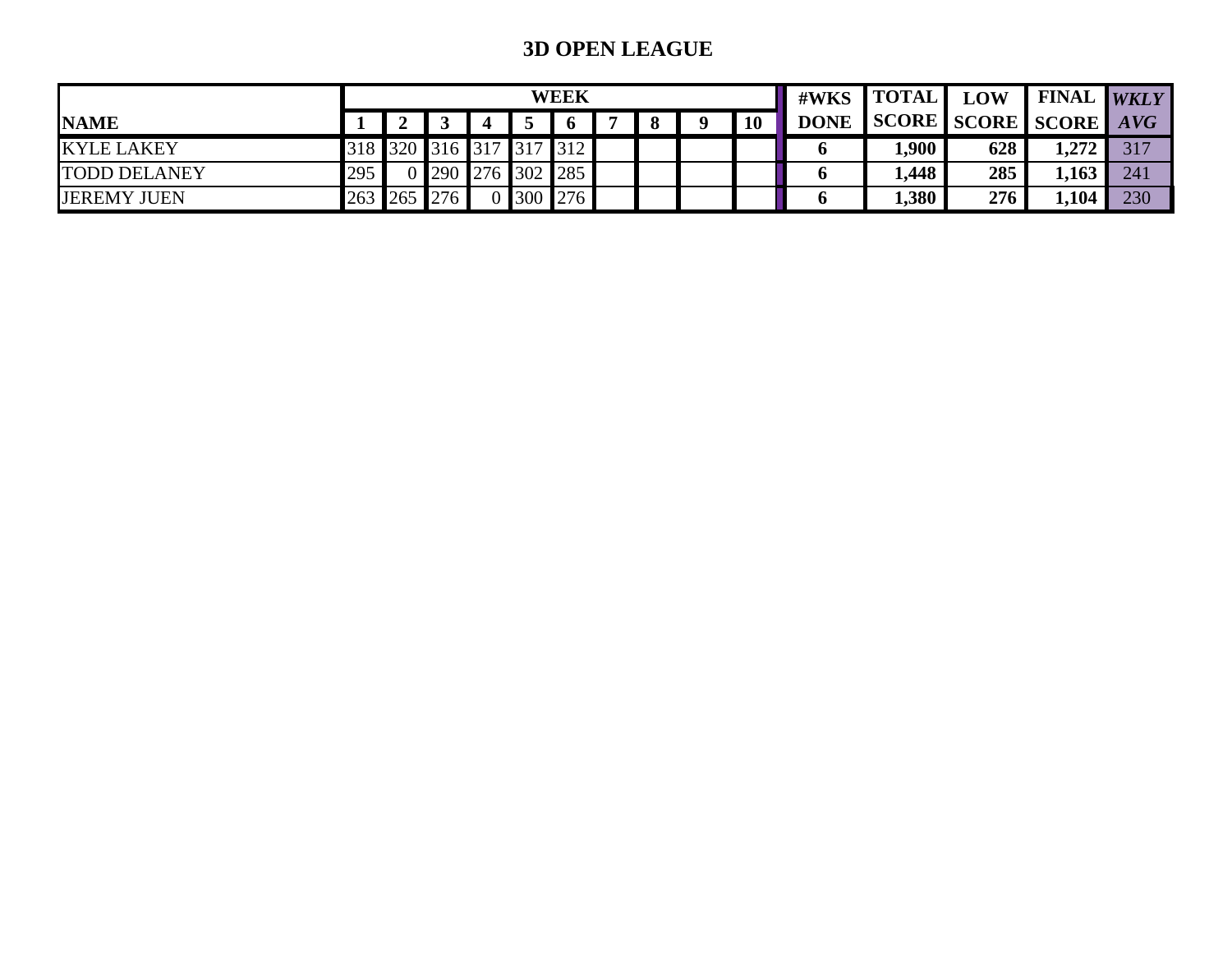### **YOUNG ADULT 3D LEAGUE**

|                          |     |          |     |                 |     | <b>WEEK</b>  |   |   | #WKS | <b>TOTAL</b> | <b>LOW</b>  | <b>FINAL</b> | <b>WKLY</b>  |              |     |
|--------------------------|-----|----------|-----|-----------------|-----|--------------|---|---|------|--------------|-------------|--------------|--------------|--------------|-----|
| <b>NAME</b>              |     |          | 3   |                 | 5   | <sup>0</sup> | 7 | 8 | 9    | <b>10</b>    | <b>DONE</b> | <b>SCORE</b> | <b>SCORE</b> | <b>SCORE</b> | AVG |
| <b>AUSTIN GRANUM</b>     | 253 | 261      | 273 | 29 <sup>°</sup> | 293 | 282          |   |   |      |              | 6           | 1,653        | 535          | 1,118        | 276 |
| <b>EPHREM JERUE</b>      | 250 | 240      | 273 | 273             | 290 | 278          |   |   |      |              | 6           | 1,604        | 518          | 1,086        | 267 |
| <b>DYLAN LEHMANN</b>     | 252 | 203      | 271 | 270             | 270 | 241          |   |   |      |              | 6           | 1,507        | 444          | 1,063        | 251 |
| <b>SEVERIN TUBBIN</b>    | 262 | 231      | 216 | 225             | 242 | $\Omega$     |   |   |      |              | 6           | 1,176        | 216          | 960          | 196 |
| <b>PRESTON KROMKE</b>    | 237 | 195      |     | 252             | 256 | 237          |   |   |      |              | O.          | 1,177        | 237          | 940          | 196 |
| <b>LOGAN HILL</b>        | 237 | 244      | 224 | 229             | 223 | 220          |   |   |      |              | 6           | 1,377        | 444          | 933          | 230 |
| <b>NICK DELANEY</b>      | 187 |          | 241 | 252             |     | 236          |   |   |      |              | 6           | 916          | $\bf{0}$     | 916          | 153 |
| <b>ZACHARY HALVERSON</b> | 177 | 204      | 152 | 213             | 223 | 193          |   |   |      |              | 6           | 1,162        | 345          | 817          | 194 |
| <b>JAKE DWYER</b>        | 177 | 154      | 184 | 247             | 191 | 169          |   |   |      |              | 6           | 1,122        | 323          | 799          | 187 |
| <b>ALEX GILBERTS</b>     | 141 | 197      | 134 | 206             | 211 | 141          |   |   |      |              | 6           | 1,030        | 275          | 755          | 172 |
| <b>EMMA OSLEY</b>        | 121 | 104      | 102 | 146             | 161 | $\Omega$     |   |   |      |              | 6           | 634          | 102          | 532          | 106 |
| <b>ASHTON THOMPSON</b>   | 125 | 112      | 86  | 125             | 151 | 120          |   |   |      |              | 6           | 719          | 206          | 513          | 120 |
| <b>MADELINE POLODNA</b>  |     | $\Omega$ |     |                 | 108 |              |   |   |      |              | 0           | 108          | $\bf{0}$     | 108          | 18  |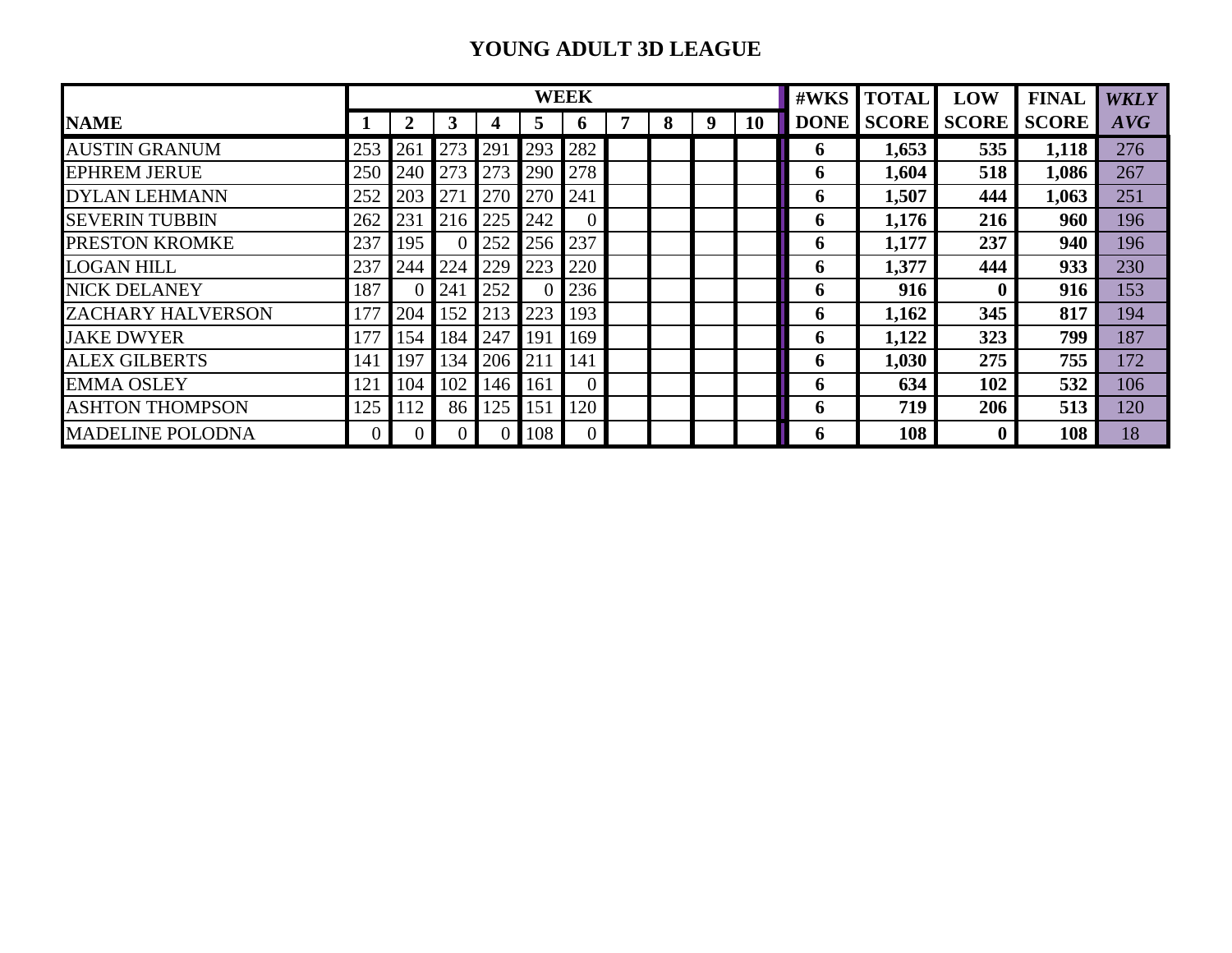### **TARGET LEAGUE**

|                        | <b>WEEK</b> |          |     |    |     |          |          |                  |     |           |     |          |  |  |  | <b>TOTAL</b> |    | <b>WKLY</b> |              |            |     |
|------------------------|-------------|----------|-----|----|-----|----------|----------|------------------|-----|-----------|-----|----------|--|--|--|--------------|----|-------------|--------------|------------|-----|
| <b>NAME</b>            |             |          |     |    |     |          |          | $\boldsymbol{X}$ |     | $\Lambda$ | v   |          |  |  |  |              | 10 | Δ           | <b>SCORE</b> |            | AVG |
| <b>KEITH ROSENTHAL</b> | 298         | 30       | 298 |    | 300 |          | 298      | 38               | 299 | 45        | 300 | 48       |  |  |  |              |    |             | .793         | 243        | 299 |
| <b>COREY ANNEKE</b>    | 296         | 34       | 298 | 36 | 294 | 0        | 296      | 29               | 293 | 31        | 298 | 36       |  |  |  |              |    |             | ,775         | -166       | 296 |
| <b>JEFF BREDLAU</b>    | 283         | 28       | 295 | 33 | 294 | 39       | 279      | 24               | 278 | 17        | 299 | 32       |  |  |  |              |    |             | 1,728        | 173        | 288 |
| <b>DON FERGUSON</b>    | 298         | 40       | 299 | 36 |     | $\theta$ | 298      | 49               | 299 | 48        | 298 | 40       |  |  |  |              |    |             | 1,492        | 213        | 249 |
| <b>JEFF HERLITZKE</b>  | 288         | 26       |     |    | 296 | 30       | 292      | 35 <sup>7</sup>  | 299 | 35        | 294 | 32       |  |  |  |              |    |             | 1,469        | 158        | 245 |
| <b>TRACY HERLITZKE</b> | 257         |          |     |    | 268 | 10       | 260      | 17               | 283 | 25        | 268 | 16       |  |  |  |              |    |             | 1,336        | 80         | 223 |
| <b>REED KNEPPER</b>    | 297         | 31       |     |    | 293 | 35       | 300      | 39 <sup>7</sup>  |     | $\theta$  |     | $\theta$ |  |  |  |              |    |             | 890          | 105        | 148 |
| <b>JUSTIN MARONEY</b>  | 292         | 30       |     |    | 298 | 45       | $\theta$ |                  |     | $\theta$  | 293 | 39       |  |  |  |              |    |             | 883          | <i>114</i> | 147 |
| <b>WILL BAKKESTUEN</b> | 300         | 46       | 299 | 46 |     | $\theta$ |          | $\theta$         |     | $\theta$  |     | $\theta$ |  |  |  |              |    |             | 599          | 92         | 100 |
| <b>SKIP KOSKE</b>      |             | $\theta$ |     |    |     | $\theta$ | 282      | 17               | 277 | 12        |     | $\theta$ |  |  |  |              |    |             | 559          | 29         | 93  |